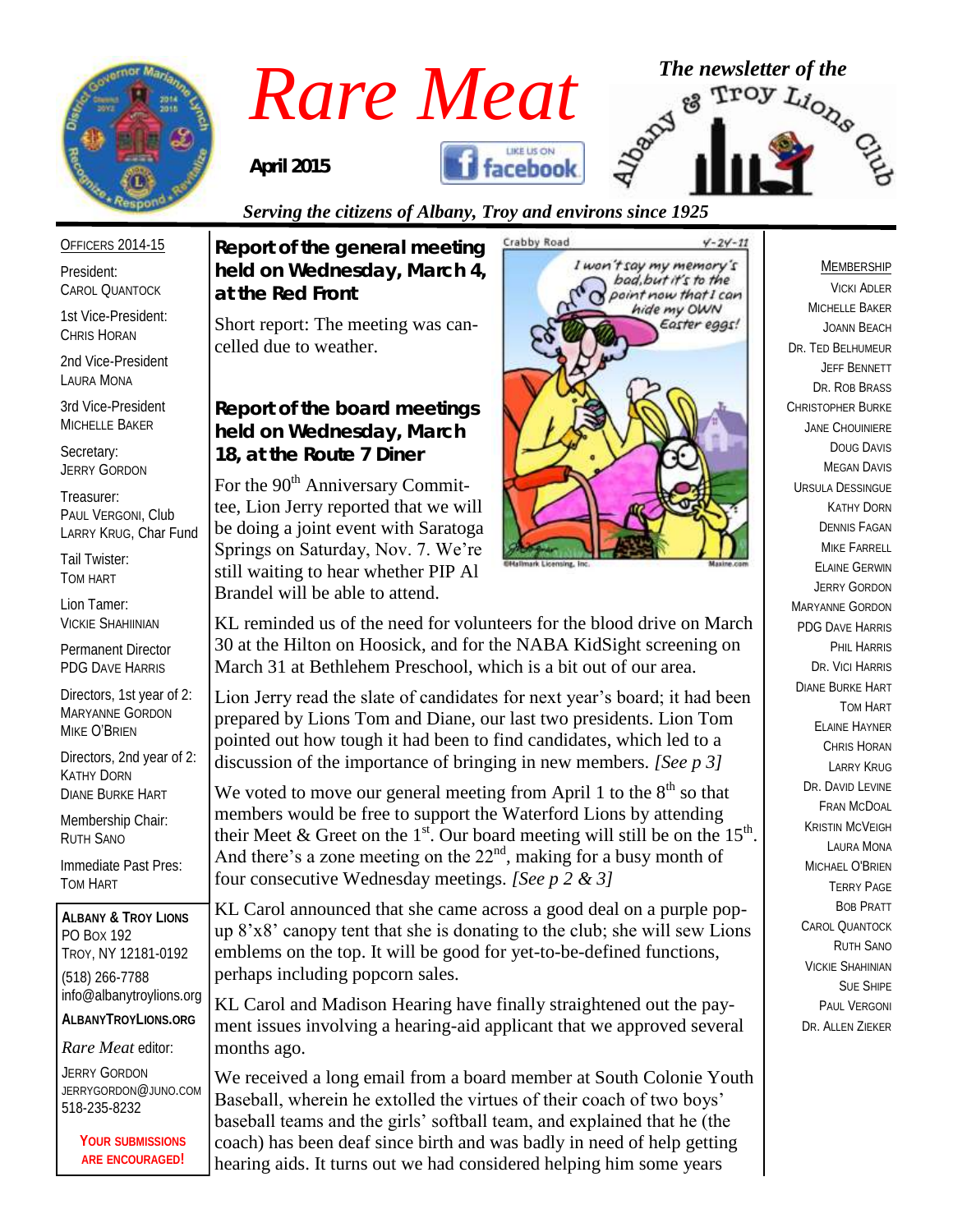ago, but disqualified him because of his wife's income. Other issues have since come to light, and because he does seem so deserving of our assistance, KL Carol will re-investigate the situation.

We approved a \$100 donation in memory of PDG Orville Curtiss, and a \$50 donation in memory of Lion Mike's father. Both will be made to the Lions Foundation at Albany, the fund-raising arm of the Lions Eye **Institute** 

We got a request from a 42-yr-old legally blind gentleman who's looking for financial help to start an HVAC business. Apparently there are fees to be associated with NYSERDA. Since this had just come in, Lion Jerry will get more info.

## Apportez un membre potentiel à une reunion

*If we keep repeating "Bring a potential member to a meeting," it will soon become old hat. So as part of your continuing education and to keep the thought fresh, we'll say it in a different language each month.*

#### *Waterford Lions*

The Waterford Lions Club is holding a Meet & Greet on **Wednesday, April 1**; see details below. This is our normal meeting night, but we've moved our meeting to **April 8** so that we can all support our neighbors to the north. Please plan to attend.

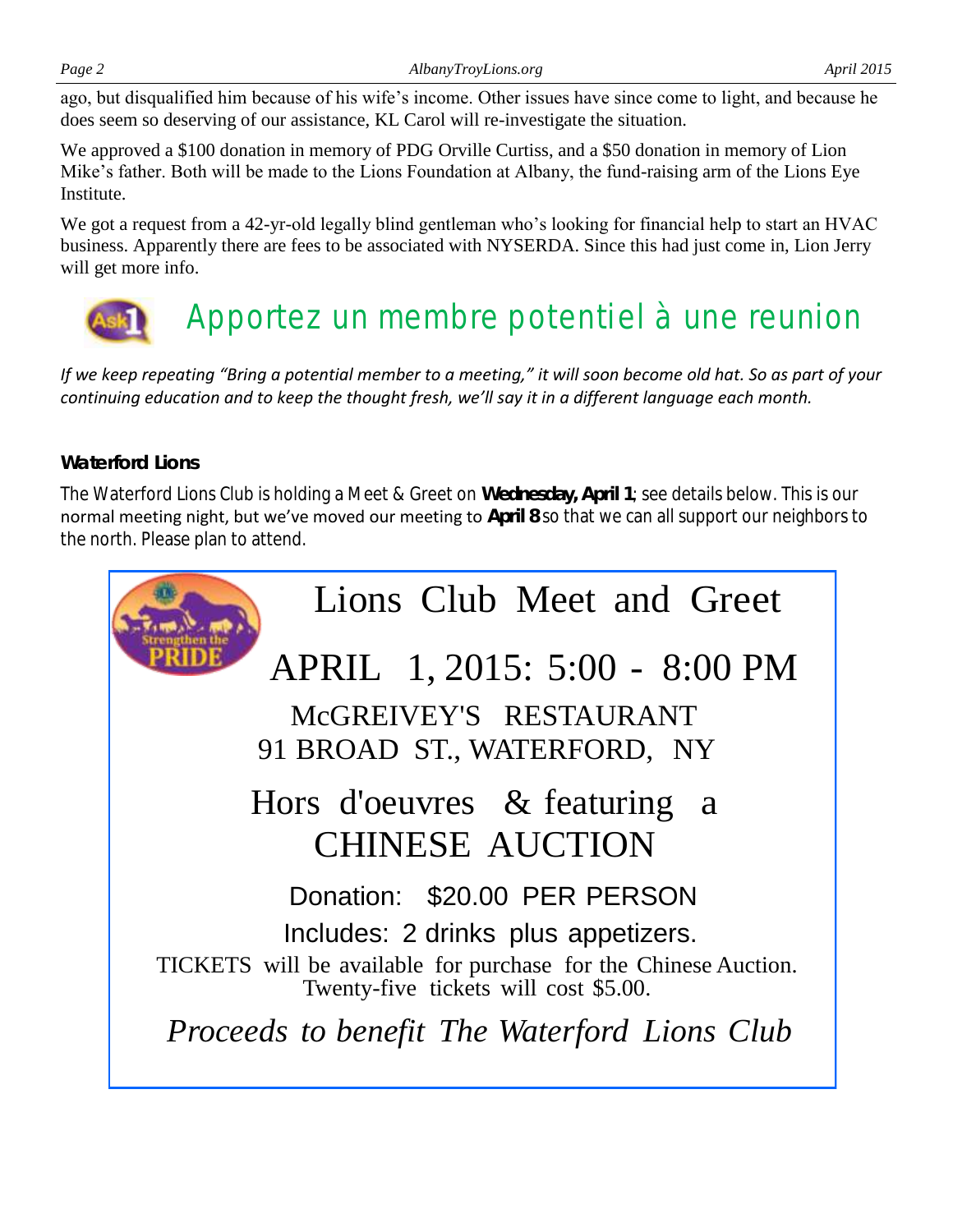#### *Our next meeting ...*

Our next meeting is **not** on April 1 (see previous item), but on **Wednesday, April 8**, at the Red Front. Our speaker will be a surprize. We'll be inducting a new member, and we'll be voting on next year's board; here is the slate of candidates:

| President                      | Laura Mona      | Director, 1 <sup>st</sup> of 2 years | Ursula Dessingue |  |
|--------------------------------|-----------------|--------------------------------------|------------------|--|
| 1st Vice President             | Chris Horan     | Director, 1st of 2 years             | Fran McDoal      |  |
| 2 <sup>nd</sup> Vice President | Elaine Hayner   | Director, 2 <sup>nd</sup> of 2 years | Maryanne Gordon  |  |
| 3rd Vice President             | Vicki Shahinian | Director, 2 <sup>nd</sup> of 2 years | Mike O'Brien     |  |
| Secretary                      | Jerry Gordon    | Permanent Director                   | PDG Dave Harris  |  |
| Treasurer (Club)               | Paul Vergoni    | Membership Chairman                  | Kathy Dorn       |  |
| Treasurer (Char Fund)          | Larry Krug      | Lion Tamer                           | Maryanne Gordon  |  |
| <b>Tail Twister</b>            | Tom Hart        | Immediate Past Pres                  | Carol Quantock   |  |

We want to call the meeting to order at 6:00 pm, so please try to be there by 5:45. That will give you time to place your dinner order and enjoy a bit of camaraderie before we start**. And as always, PLEASE let Lion Jerry know whether you'll be there.**

#### *KidSight*

Kathryn always appreciates our help with NABA's KidSight vision screenings. She's got half a dozen that we can help with in April, all at 9:30 a.m.:

Tue, March 31: Bethlehem Preschool, 397 Rte 9W, Glenmont (a bit out of our area) Tue, April 7: Tutor Time, 325 Jordan Rd, (Rens Technology Park), Troy Wed, April 15: Albany Jewish Community Center, 3430 Whitehall Rd, Albany Tue, April 21: Unity Sunshine Program #1, 435 Fourth St, Troy Wed, April 22: Unity Sunshine Program #3, 21 First St, Troy Tue, April 28: Unity Sunshine Program #2, 2247 13th St, Troy Wed, April 29: Unity Sunshine Program #4, 50 Phillip St, Albany

It's pretty simple and it rarely takes more than a couple of hours; why not give one or two a try? Please let Lion Jerry know asap if you're available to help.

#### *Our Zone Meeting*

#### Writes our Zone Chair Lion Michele O'Hare: "On Wednesday,

April 22, we will have a Zone Meeting Social for our clubs. It will be hosted by the Greater Ravena Area Lions Club and held at their

usual meeting spot, the Quarry Steakhouse on Route 26 in Climax (right off Rt. 81). We will have cocktails at 6:30 and the meeting will begin at 7:00. The cost will be \$20 and we will be given a choice of 3 or 4 menu items to pick from that evening. Please notify KL Jack McGrath at 461-1689 orjackmmcgrath@gmail.com on or before Sunday, April 19 (if no answer, please leave a message) if you plan to attend. Thanks to King Lion Jack and the GRALC for hosting this. I would like this meeting to be used as a brainstorming session to talk about membership and communications. I hope to send a flyer out upon my return." *Let's all try to attend. I know it's a bit of a ride (about 40 minutes from my house in N Troy), so let's do some carpooling. If you need a ride or are willing to drive, please contact Lion Jerry.*

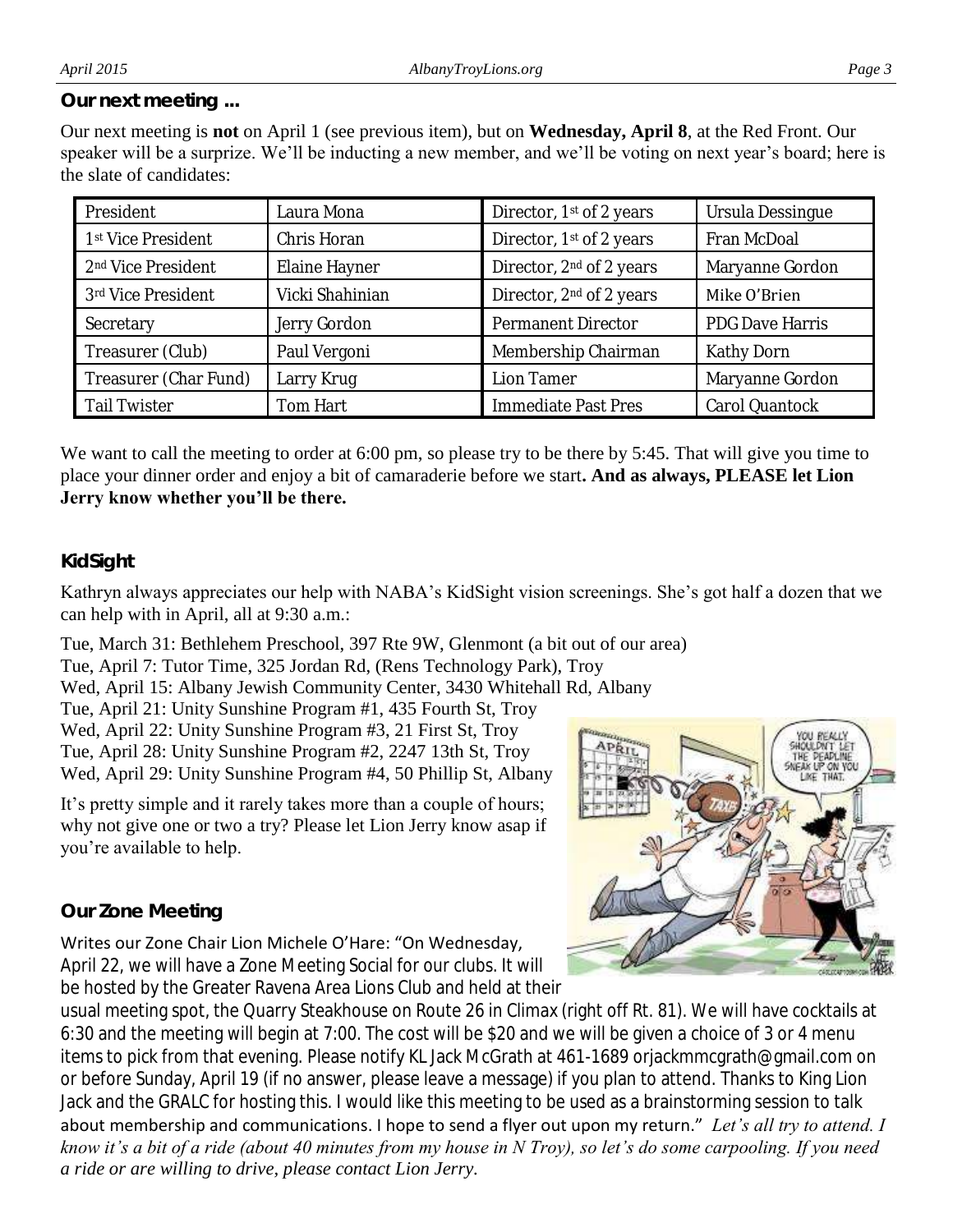

Our next **BLOOD DRIVE** will be **Monday, March 30, from 1-6 PM** at the **Hilton Garden Inn on Hoosick Street.** We need volunteers:

- To work at the registration desk and the canteen at the drive,
- And to donate blood.

If you can do either or both of these, please sign up with KL Carol at **cquantoc@nycap.rr.com** or **664-3901**.



NABA's Visionary Gala 2015 is on **Saturday, April 18**, at Franklin Plaza Ballroom in Troy; full details are on page 6. It's always a very festive and fun evening. If you'd like to attend, please contact Michele O'Hare (463-1211 ext 241 or mohare@naba-vision.org) or Gail Hessney (ext 201 or ghessney@naba-vision.org) by Friday, April 10.

Lions Eye Bank at Albany The 63rd Annual Membership Meeting of the Sight Society of NENY/ Sight Society of Northeastern New York, Inc. Lions Eye Bank will be held on Sunday, May 3, at the Desmond Hotel, 660 Albany Shaker Rd, Albany. The executive board meeting will be at 9:30 a.m. (all Lions are members of the Sight Society, so you're welcome to attend), followed by a cocktail hour at noon and luncheon at 1:00. Cost is \$25. To attend, please contact Lion Joann Beach (489-7606 or jbeach@lionseyebankalbany.org) by Tuesday, April 21.

#### *Health Fair*

We're exhibiting at a Health & Services Fair for Adults/Seniors on Sunday, April 26, from 10:30 a.m.-2:30 p.m. at the Albany Jewish Community Center on Whitehall Rd. We'll be giving out literature on Lionism, hearing preservation, diabetes, Lions Eye Institute, etc., and we'll have the Hearing Conservation Society's Boomer Bob with us. He measures the sound level of your iPod or other music player to make sure it's not too loud. Stop by if you're in the area.

#### *Buying on line…*

If you're planning on making a purchase at amazon.com, do it from **SMILE.AMAZON.COM** instead. You can specify **ALBANY AND TROY LIONS** as your charity of choice, and we'll get 0.5% of whatever you spend.

#### *On a personal note …*

Lion Chris Horan (center) has completed a 6-year term on NABA's board of directors. Here's Board Chair Mike Collins (right) presenting him with a plaque of appreciation for his years of service while Lion Chris Burke (left), NABA's Executive Director, watches.

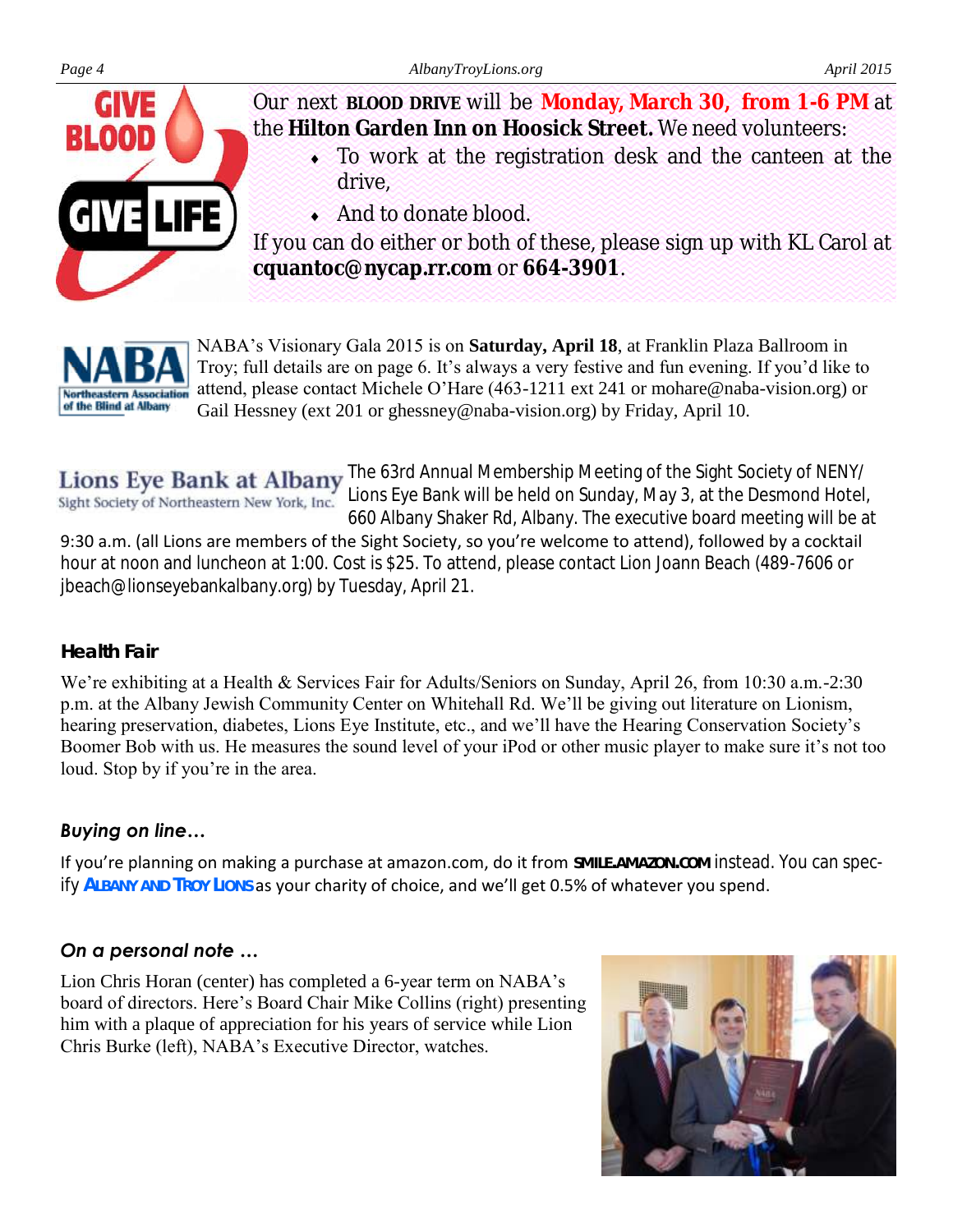## **April 2015**

| Sun                         | Mon                 | <b>Tues</b>                                  | Wed                                                       | Thu                     | Fri             | Sat                    |
|-----------------------------|---------------------|----------------------------------------------|-----------------------------------------------------------|-------------------------|-----------------|------------------------|
|                             | <b>Blood drive:</b> | KidSight see p 3                             | 1<br><b>Waterford LC</b>                                  | $\overline{\mathbf{2}}$ | 3               | $\overline{\bf 4}$     |
|                             | See p 4             |                                              | Meet & Greet;                                             |                         | Good Friday     |                        |
|                             |                     |                                              | see p 2                                                   |                         | Passover starts |                        |
| 5<br>Easter Sunday          | 6                   | $\overline{\phantom{a}}$<br>KidSight see p 3 | 8<br>Meeting at Red                                       | 9                       | 10              | 11                     |
|                             |                     |                                              | Front; see p 3                                            |                         |                 |                        |
| 12                          | 13                  | 14                                           | 15<br>6pm: Board                                          | 16                      | 17              | 18<br><b>NABA Gala</b> |
|                             |                     |                                              | meeting at Rte                                            |                         |                 | Seep $486$             |
|                             |                     |                                              | 7 Diner.                                                  |                         |                 |                        |
|                             |                     |                                              | KidSight see p 3                                          |                         |                 |                        |
| 19                          | 20                  | 21<br>KidSight see p 3                       | 22<br>Zone meeting:                                       | 23                      | 24              | 25                     |
|                             |                     |                                              | see p 3                                                   |                         |                 |                        |
|                             |                     |                                              | KidSight see p 3                                          |                         |                 |                        |
| 26<br><b>Health Fair at</b> | 27                  | 28<br>KidSight see p 3                       | 29<br>KidSight see p 3                                    | 30                      |                 |                        |
| Alb JCC; see                |                     |                                              |                                                           |                         |                 |                        |
| p <sub>4</sub>              |                     |                                              |                                                           |                         |                 |                        |
|                             |                     |                                              | For other events around the district, visit 20Y2Lions.org |                         |                 |                        |

#### *Happy Birthday!*

Happy **April** birthday to these A&T Lions:

1st - Michelle Baker 1st - PDG Dave Harris 5th - Phil Harris 8th - Terry Page 18th - Sue Shipe 19th - Larry Krug 20th - Kathy Dorn



#### *Happy Anniversary!*

Happy Lions Anniversary to these **April** inductees:

Jeff Bennett - 2 years Vicki Adler - 11 years Mike Farrell - 11 years Maryanne Gordon - 16 years Rob Brass - 17 years Mike O'Brien - 17 years Allen Zieker - 17 years